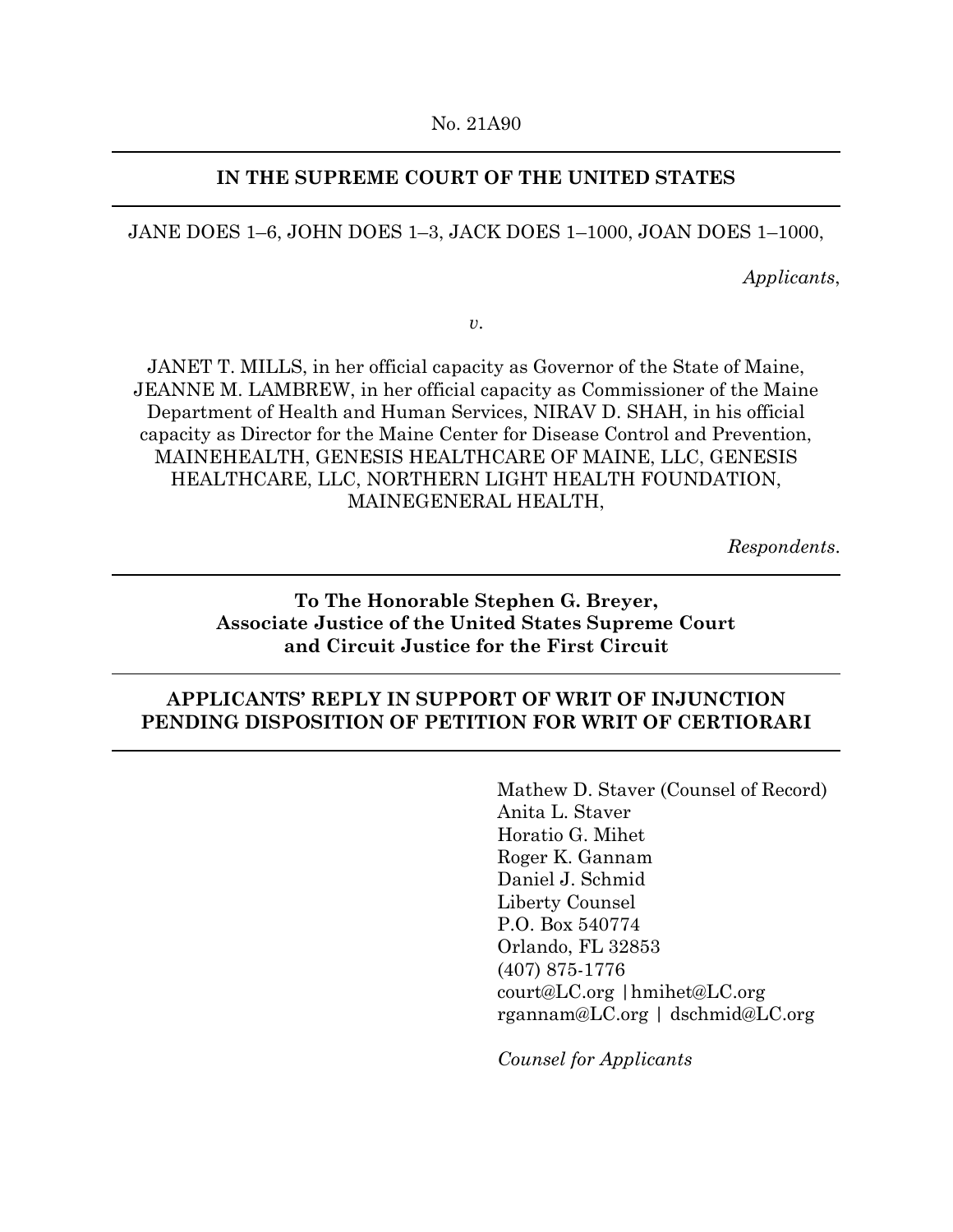## **TABLE OF CONTENTS**

| STATE DEFENDANTS' INDIFFERNCE TO JOHN DOE 1'S FIRST<br>I.<br>AMENDMENT CLAIMS DEMONSTRATES THEIR ESPECIALLY<br>HARSH AND DISCRIMINATORY TREATMENT OF HIS RELIGIOUS                                                                                                                   |  |
|--------------------------------------------------------------------------------------------------------------------------------------------------------------------------------------------------------------------------------------------------------------------------------------|--|
| II.<br>STATE DEFENDANTS' PURPORTED RATIONALE FOR THE VACCINE<br>MANDATE DEMONSTRATES THAT IT SINGLES OUT RELIGIOUS                                                                                                                                                                   |  |
| STATE DEFENDANTS HAVE IMPERMISSIBLY MADE A VALUE<br>$\Pi$ .<br>JUDGMENT THAT RELIGIOUS OBJECTORS ARE NOT HARMED BY<br>HAVING THEIR SINCERELY HELD RELIGIOUS OBJECTIONS                                                                                                               |  |
| STATE DEFENDANTS FAIL TO CARRY THEIR BURDEN UNDER<br>IV.                                                                                                                                                                                                                             |  |
| V.<br>JACOBSON IS INAPPOSITE BECAUSE IT DID NOT INVOLVE A FIRST<br>AMENDMENT CHALLENGE, DID NOT INVOLVE A STATE'S<br>ATTEMPTING TO REVOKE PROTECTIONS OF FEDERAL LAW IN<br>VIOLATION OF THE SUPREMACY CLAUSE, AND WAS DECIDED<br>DECADES BEFORE STRICT SCRUTINY BECAME THE GOVERNING |  |
| VI. EMPLOYER DEFENDANTS ESSENTIALLY CONCEDE THAT STATE<br>DEFENDANTS' COVID-19 VACCINE MANDATE REQUIRES A                                                                                                                                                                            |  |
| TITLE VII PERMITS INJUNCTIVE RELIEF WHERE, AS HERE, POST-<br>VII.<br>JUDGMENT RELIEF PROVIDES AN INSUFFICIENT REMEDY 14                                                                                                                                                              |  |
| $\textbf{CONCLUSION}.\textcolor{red}{\textbf{15}}$                                                                                                                                                                                                                                   |  |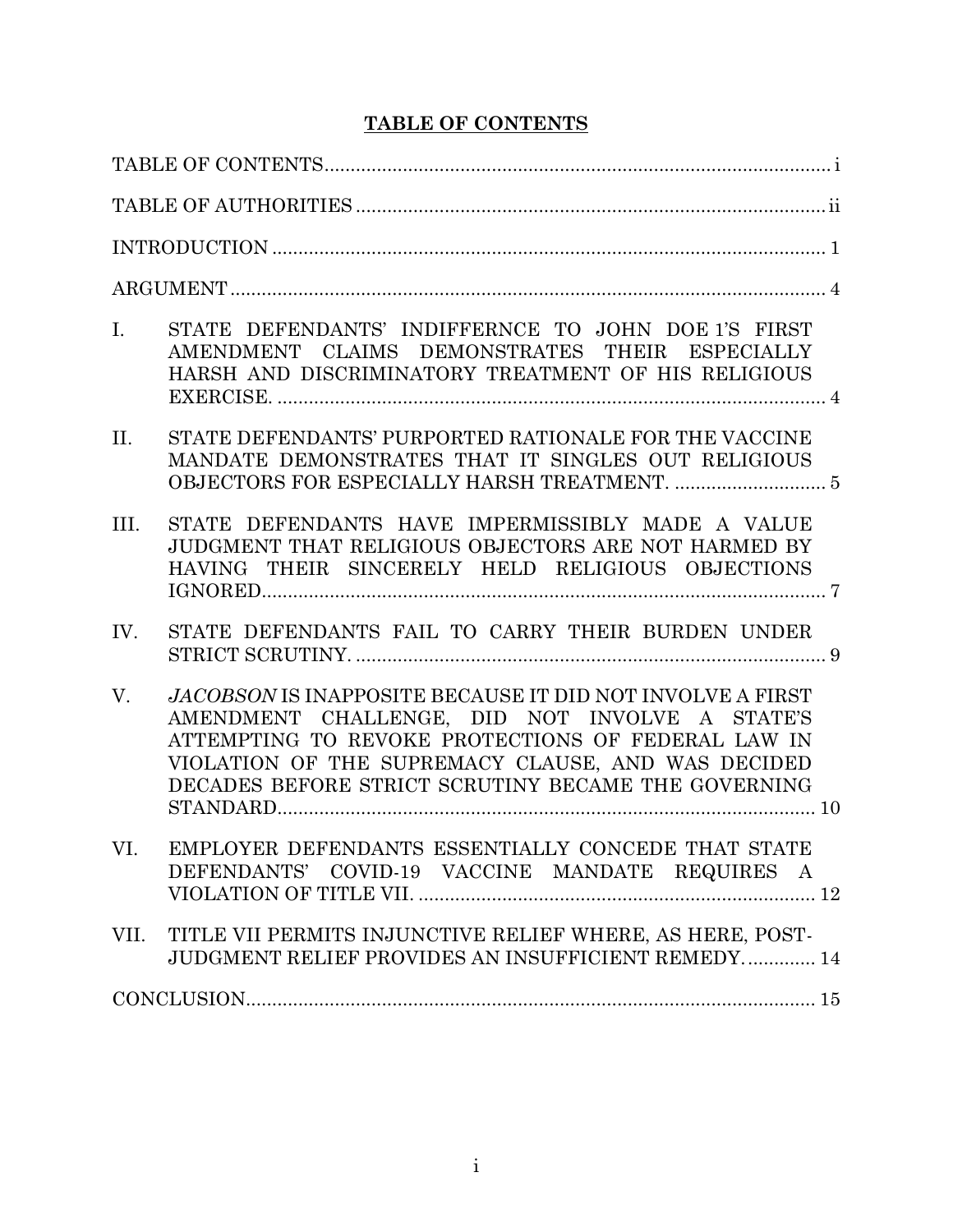## **TABLE OF AUTHORITIES**

| <b>Cases</b>                                                        |  |
|---------------------------------------------------------------------|--|
|                                                                     |  |
|                                                                     |  |
|                                                                     |  |
| Church of the Lukumi Babalu Aye, Inc. v. City of Hialeah,           |  |
| Dahl v. Bd. of Trustees of W. Mich. Univ., No. 21-2945,             |  |
| Dr. A v. Hochul, No. 1:21-CV-1009,                                  |  |
|                                                                     |  |
|                                                                     |  |
| Fraternal Order of Police Newark Lodge No. 12 v. City of Newark,    |  |
|                                                                     |  |
| Gonzales v. O Centro Espirita Beneficente Uniao do Vegetal,         |  |
| Guardians Ass'n v. Civil Serv. Comm., 630 F.2d 79 (2d Cir. 1980) 13 |  |
|                                                                     |  |
|                                                                     |  |
|                                                                     |  |
|                                                                     |  |
| Roman Catholic Diocese of Brooklyn v. Cuomo,                        |  |
|                                                                     |  |
|                                                                     |  |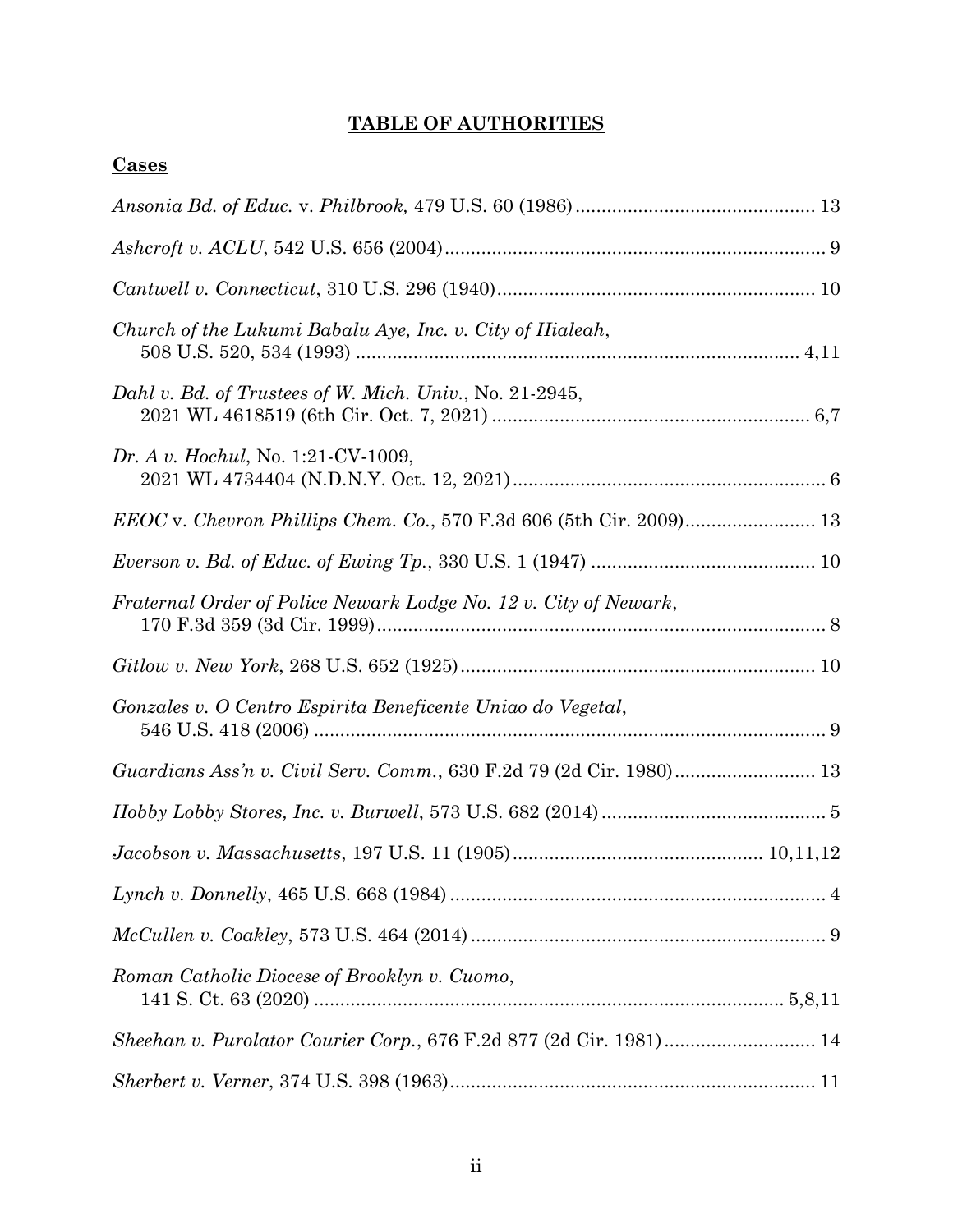| <i>Thomas v. National Ass'n of Letter Carriers, 225 F.3d 1149 (10th Cir. 2000)  13</i> |  |
|----------------------------------------------------------------------------------------|--|
|                                                                                        |  |

# **Constitutional Provisions**

## **Statutes**

| Religious Freedom Restoration Act (RFRA)  |  |
|-------------------------------------------|--|
| Title VII of the Civil Rights Act of 1964 |  |

## **Other Authorities**

| EEOC, EEOC Issues Updated COVID-19 Technical Assistance (Oct. 25, 2021) 3 |  |
|---------------------------------------------------------------------------|--|
| EEOC, What You Should Know About COVID-19 and the ADA, the                |  |
|                                                                           |  |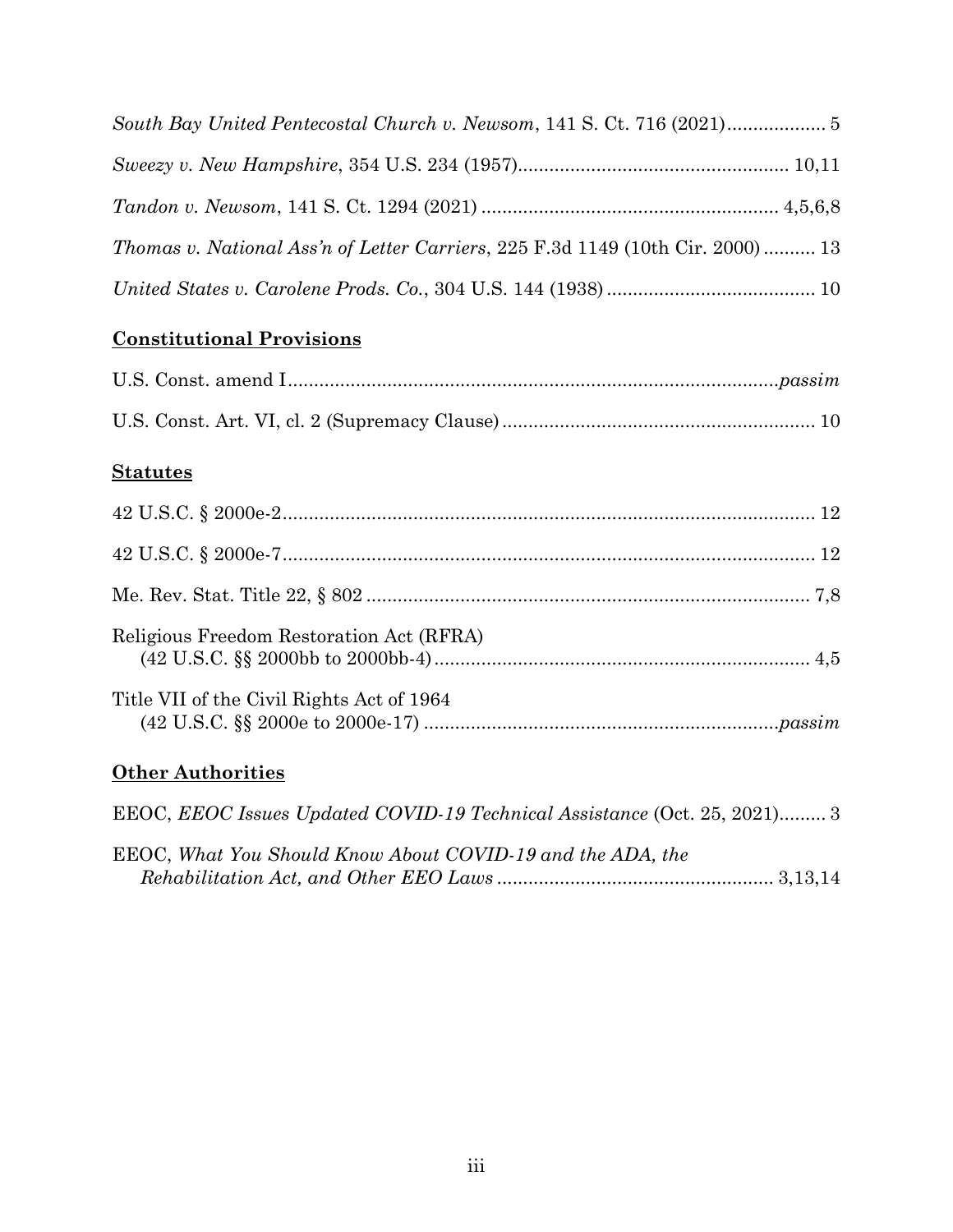#### **INTRODUCTION**

Maine's categorical ban on *any* accommodations for religious healthcare workers is an extreme outlier nationwide. Forty-seven other states have rejected this approach for private healthcare facilities, and just two days ago, the EEOC issued detailed guidance confirming that it directly violates federal law. Maine is also extremely selective about which healthcare workers it will force to get vaccinated. At the same time it axed its decades-old religious exemption, it kept an extremely broad medical exemption; at the same time it foreclosed *any* accommodation for religious healthcare workers in hospitals, it chose not to impose *any* mandate on healthcare workers in urgent care centers or private physician's offices. Maine's selective mandate is therefore the antithesis of a neutral, generally applicable law that imposes only "incidental" burdens on religious objectors. And Maine cannot carry its burden under strict scrutiny, because its selective mandate is too porous to justify imposing such a stark and unnecessarily punitive departure from the approach of virtually every other state.

The State Employers' (Respondents') opposition brief does not quarrel with the underlying facts. Instead, it openly admits that Maine revoked the religious exemption in order to increase vaccination rates. (State Opp'n 21 (revoking exemption to "reverse the trend of falling vaccination rates").) Worse, the brief openly admits that Maine thinks religious objections are merely something a believer "chooses," while medical concerns—no matter how minor—render people "unable" to take the vaccine. (*Id.*) As Maine sees it, religious people really "can" take the vaccine but just "choose[]" not to, while medical objectors, for any reason no matter how small, are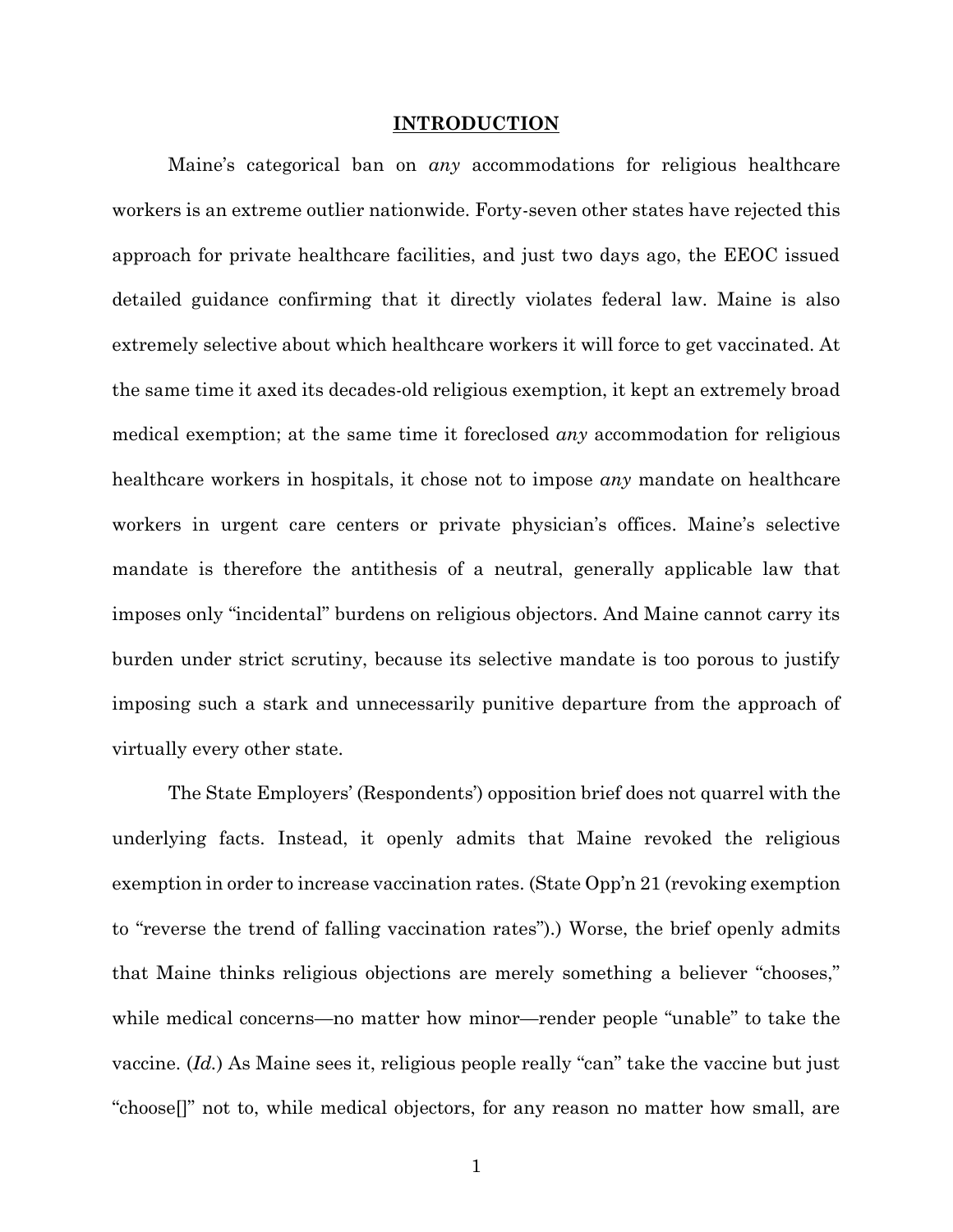"unable" and would be "actually harmed" if required to do so. (*Id.* at 21–22.) Maine likewise assumes that all medical exemptions, no matter how trivial, must be preserved to "ensur[e] healthcare workers remain healthy and able to provide care to patients." (*Id.* at 21.) But it ignores the consequences that religious healthcare workers will no longer be "able to provide care to patients" when they are fired or forced off-site. (*Id.*)

Maine insists this is not a "value judgment," but of course it is. It is precisely the value judgment in favor of secular motivations the Free Exercise Clause prohibits and this Court has previously rejected in many other cases. And Maine has not come close to carrying its heavy burden of justifying that value judgment in court. Since Maine has found a way to accommodate *all* medical objections to the vaccine, it must extend those accommodations to sincere religious objectors like Plaintiffs (Applicants). It cannot be that *only* those with religious objections must be kicked out of their livelihoods, while other unvaccinated employees are welcome to stay on-site. And Maine's patchwork mandate excludes many other healthcare locations entirely including urgent care centers and private physician offices—and Maine has not justified its exclusion.<sup>1</sup>

Again, Maine is doing all of this in a way that makes it an extreme outlier compared to the rest of the country. Almost every other state has found a way to protect against the same virus without trampling religious liberty—including states

<sup>1</sup> Maine's response, that its mandate "applies equally to all covered entities" (State Opp'n 19) is circular—of course the law applies to all entities the law applies to. The question is whether the law applies *generally*, and why Maine excludes other healthcare settings entirely.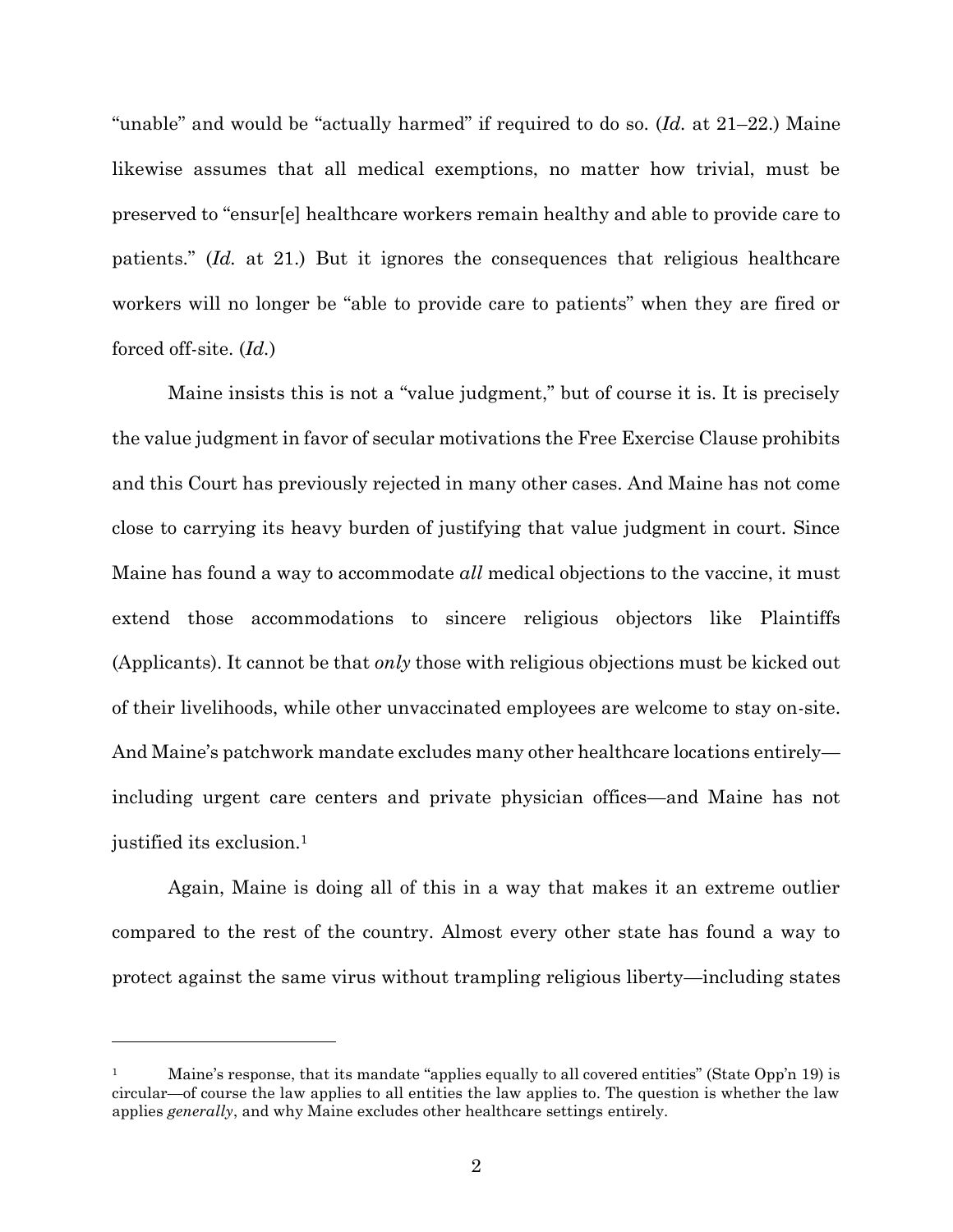that have smaller populations and much greater territory than Maine. If Vermont, New Hampshire, Alaska, the Dakotas, Montana, Wyoming, California, and the District of Columbia can all find ways to both protect against COVID-19 and respect individual liberty, Maine can too. And at least on this record, Maine certainly has not shown why it needs a more draconian approach.

Lastly, on Monday the EEOC reaffirmed guidance that Title VII requires an employer to "thoroughly consider all possible reasonable accommodations" for religious objectors to COVID-19 vaccinations, and that "[i]n *many* circumstances, it may be possible to accommodate those seeking reasonable accommodations for their religious beliefs." *See* EEOC, *What You Should Know About COVID-19 and the ADA, the Rehabilitation Act, and Other EEO Laws*, at K.12, L.3, https://www.eeoc.gov/wysk/what-you-should-know-about-covid-19-and-ada-

rehabilitation-act-and-other-eeo-laws (updated Oct. 25, 2021) (emphasis added)*.* That directly contradicts Maine's complete ban on *any* religious accommodation for healthcare workers in certain facilities. Indeed, as the EEOC Chair said in announcing the technical guidance, "Title VII *requires* employers to accommodate employees' sincerely held religious beliefs . . . ." *See* EEOC, *EEOC Issues Updated COVID-19 Technical Assistance* (Oct. 25, 2021), https://www.eeoc.gov/newsroom/eeocissues-updated-covid-19-technical-assistance-0. The EEOC's guidance thus confirms that Maine's approach—which bars employers from considering any accommodation other than relegating the employee to remote work or termination—violates federal law.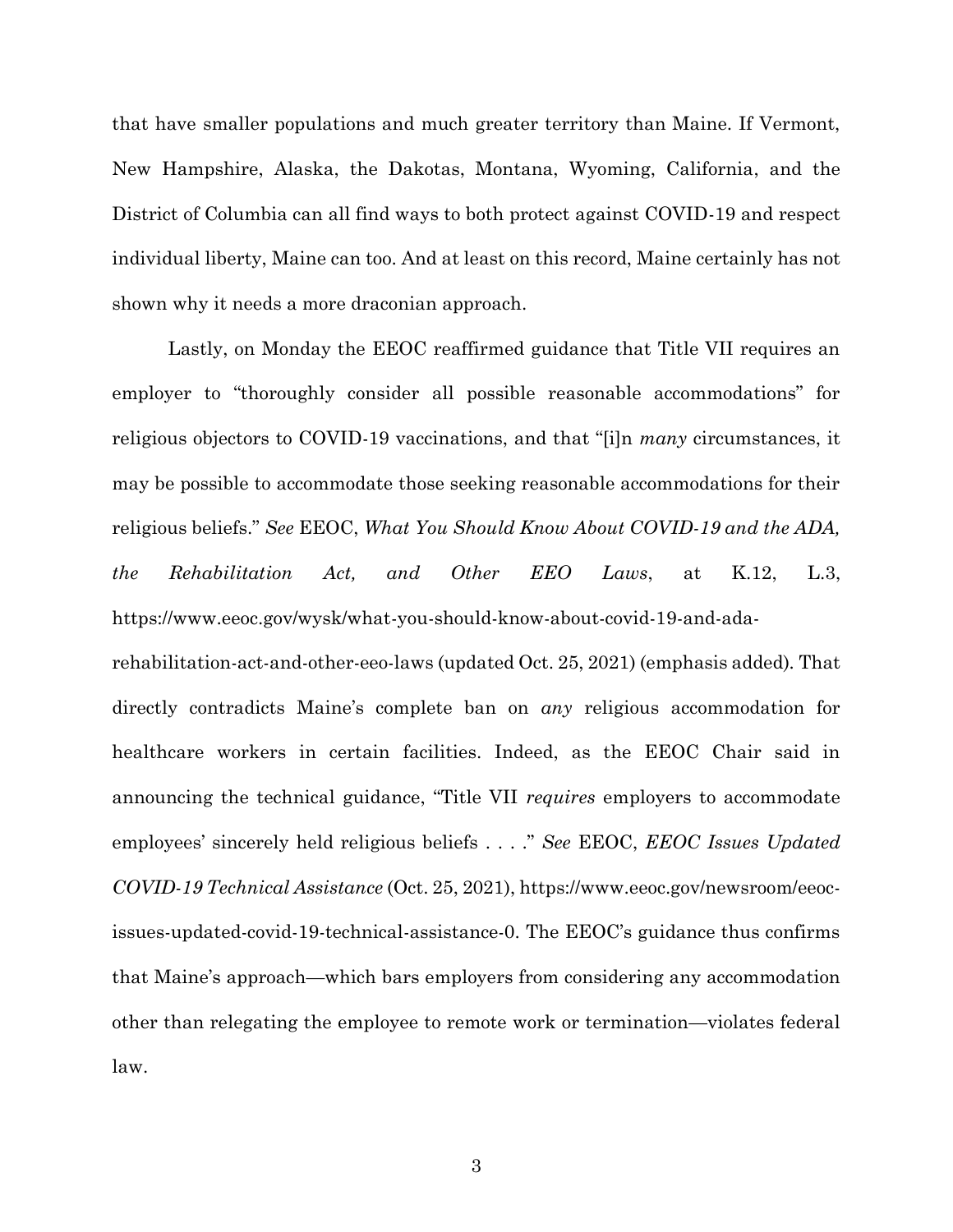COVID has presented enormous challenges for everyone concerned with this application—for healthcare workers, for government authorities, and for courts. Plaintiffs do not ask the Court to fully resolve all those challenges at this preliminary stage. But Plaintiffs respectfully ask this Court to preserve the status quo, because Maine should not be permitted to enforce the Vaccine Mandate without first meeting the heavy burdens the law rightfully imposes before allowing this kind of restriction on religious exercise.

#### **ARGUMENT**

## **I. STATE DEFENDANTS' INDIFFERNCE TO JOHN DOE 1'S FIRST AMENDMENT CLAIMS DEMONSTRATES THEIR ESPECIALLY HARSH AND DISCRIMINATORY TREATMENT OF HIS RELIGIOUS EXERCISE.**

State Defendants contend that John Doe 1's First Amendment challenge is meritless because the Religious Freedom Restoration Act (RFRA), 42 U.S.C. §§ 2000bb to 2000bb-4, does not apply against the States. (State Opp'n 32.) As they know, however, John Doe 1 did not raise a RFRA claim, but challenged the State's COVID-19 vaccine mandate on First Amendment grounds. (V. Compl. ¶¶ 122–139.) The First Amendment "affirmatively mandates accommodation, not merely tolerance, of all religions, and forbids hostility towards any." *Lynch v. Donnelly*, 465 U.S. 668, 673 (1984). And "[t]he Free Exercise Clause protects against governmental hostility which is masked, as well as overt." *Church of the Lukumi Babalu Aye, Inc. v. City of Hialeah*, 508 U.S. 520, 534 (1993).

In *Tandon v. Newsom*, this Court held that the government triggers strict scrutiny under the First Amendment "whenever it treats *any* comparable activity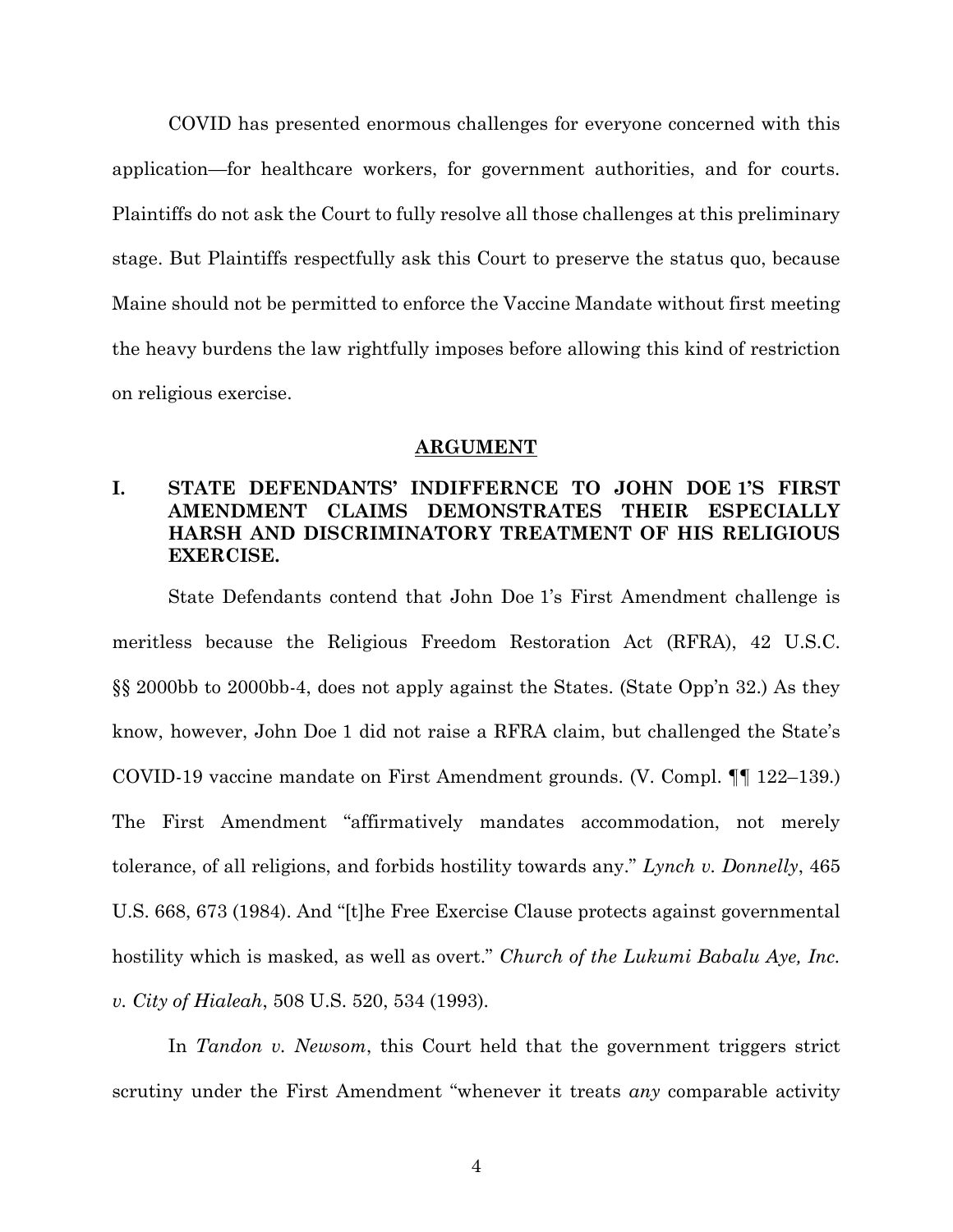more favorably than religious exercise." 141 S. Ct. 1294, 1296 (2021). Here, "the regulations cannot be viewed as neutral because they single out [religion] for especially harsh treatment." *Roman Catholic Diocese of Brooklyn v. Cuomo*, 141 S. Ct. 63, 66 (2020); *see also South Bay United Pentecostal Church v. Newsom*, 141 S. Ct. 716, 717 (2021) (Gorsuch, J.) ("When a State so obviously targets religion for differential treatment, our job becomes that much clearer."). True enough, John Doe 1 referenced this Court's RFRA decision in *Hobby Lobby Stores, Inc. v. Burwell*, 573 U.S. 682 (2014), but the RFRA analysis is functionally identical to the Free Exercise strict scrutiny analysis applicable where—as here—the government singles out religious practice for especially harsh treatment. *Compare Tandon*, 141 S. Ct. at 1296 (requiring application of First Amendment strict scrutiny for laws that single out religious practice for discriminatory treatment), *with Hobby Lobby*, 573 U.S. at 726 (requiring RFRA's strict scrutiny analysis). By permitting some, nonreligious exemptions to the Vaccine Mandate while excluding religious exemptions, State Defendants specifically burden Plaintiffs' First Amendment rights and must satisfy strict scrutiny, which they cannot do.

## **II. STATE DEFENDANTS' PURPORTED RATIONALE FOR THE VACCINE MANDATE DEMONSTRATES THAT IT SINGLES OUT RELIGIOUS OBJECTORS FOR ESPECIALLY HARSH TREATMENT.**

State Defendants contend that the Delta variant is simply too risky to permit any religious exemption or accommodation from the Vaccine Mandate, despite the availability of nonreligious exemptions. (State Opp'n 7–9, 29–30.) But, regardless of State Defendants' purported justifications for granting medical exemptions and rejecting all religious exemptions, it is beyond cavil that those who are exempt for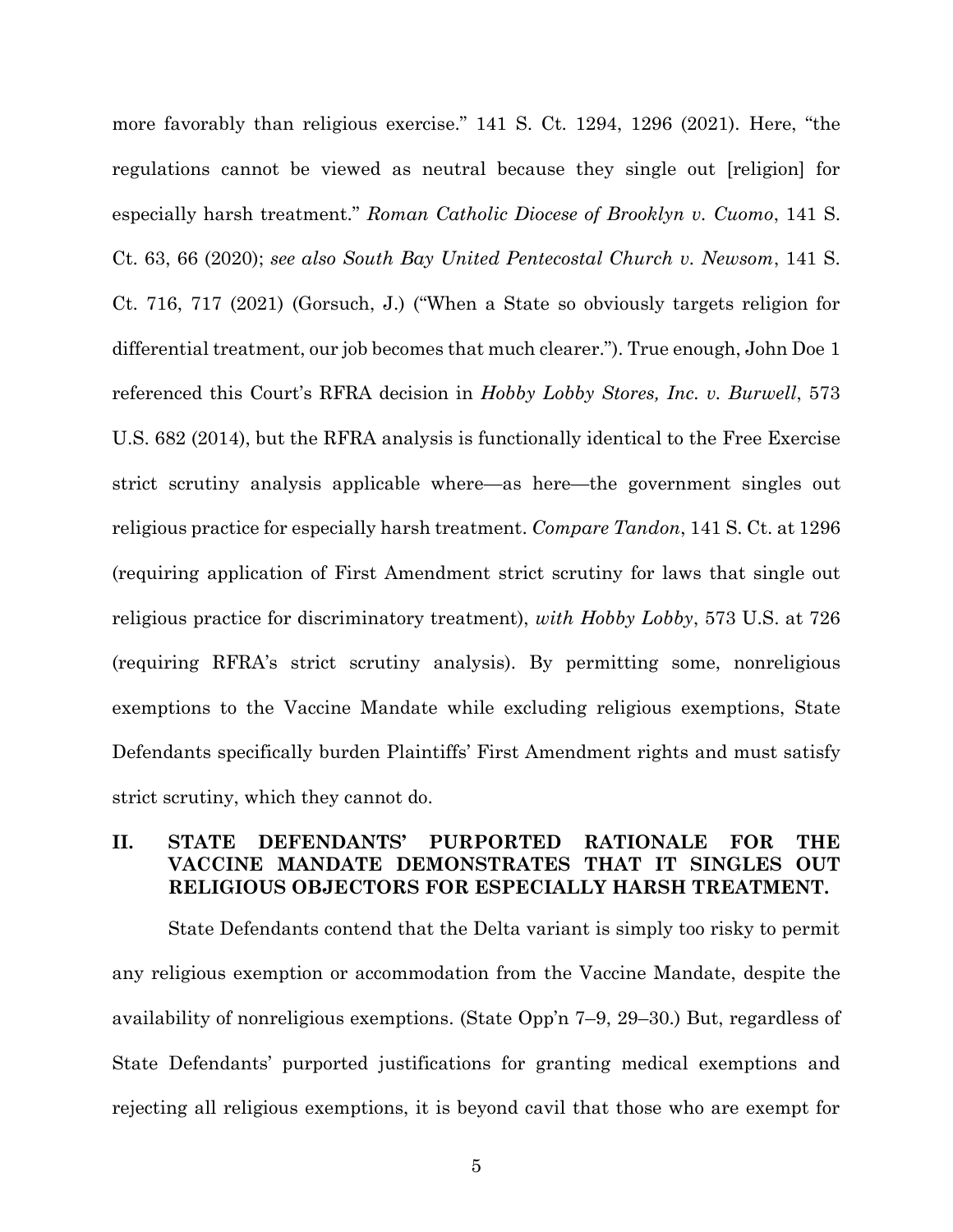medical reasons pose the exact same risks to patients and to potential "outbreaks" as anyone exempted for religious reasons. The virus (whether the Delta variant, the original strain, or some future unknown strain) does not know (or care about) the reason why any individual remains unvaccinated. As this Court recognized in *Tandon*, "comparability is concerned with risks various activities pose**,** not the reasons for which they are undertaken." 141 S. Ct. at 1297; *see also Dr. A v. Hochul*, No. 1:21-CV-1009, 2021 WL 4734404, \*8 (N.D.N.Y. Oct. 12, 2021) ("[A]s plaintiffs point out, the medical exemption that remains in the current iteration of the State's vaccine mandate expressly accepts this 'unacceptable' risk for a non-zero segment of healthcare workers.").

 The First Amendment prohibits State Defendants' discriminatory acceptance of the risk of patient contact with the medically unvaccinated while prohibiting the same risk of contact with the religiously unvaccinated. As the Sixth Circuit reasoned in *Dahl v. Bd. of Trustees of W. Michigan Univ.*,

> the University falters on the narrow tailoring prong. For one, public health measures are not narrowly tailored if they allow similar conduct that creates a more serious health risk. That is the case at the University, which allows non-athletes—the vast majority of its students—to remain unvaccinated. One need not be a public health expert to recognize that the likelihood that a student-athlete contracts COVID-19 from an unvaccinated non-athlete with whom she lives, studies, works, exercises, socializes, or dines may well meet or exceed that of the athlete contracting the virus from a plaintiff who obtains a religious exemption to participate in team activities. For another, narrow tailoring is unlikely if the University's conduct is more severe than that of other institutions. To that point, several other universities grant exemptions from their COVID-19 mandates.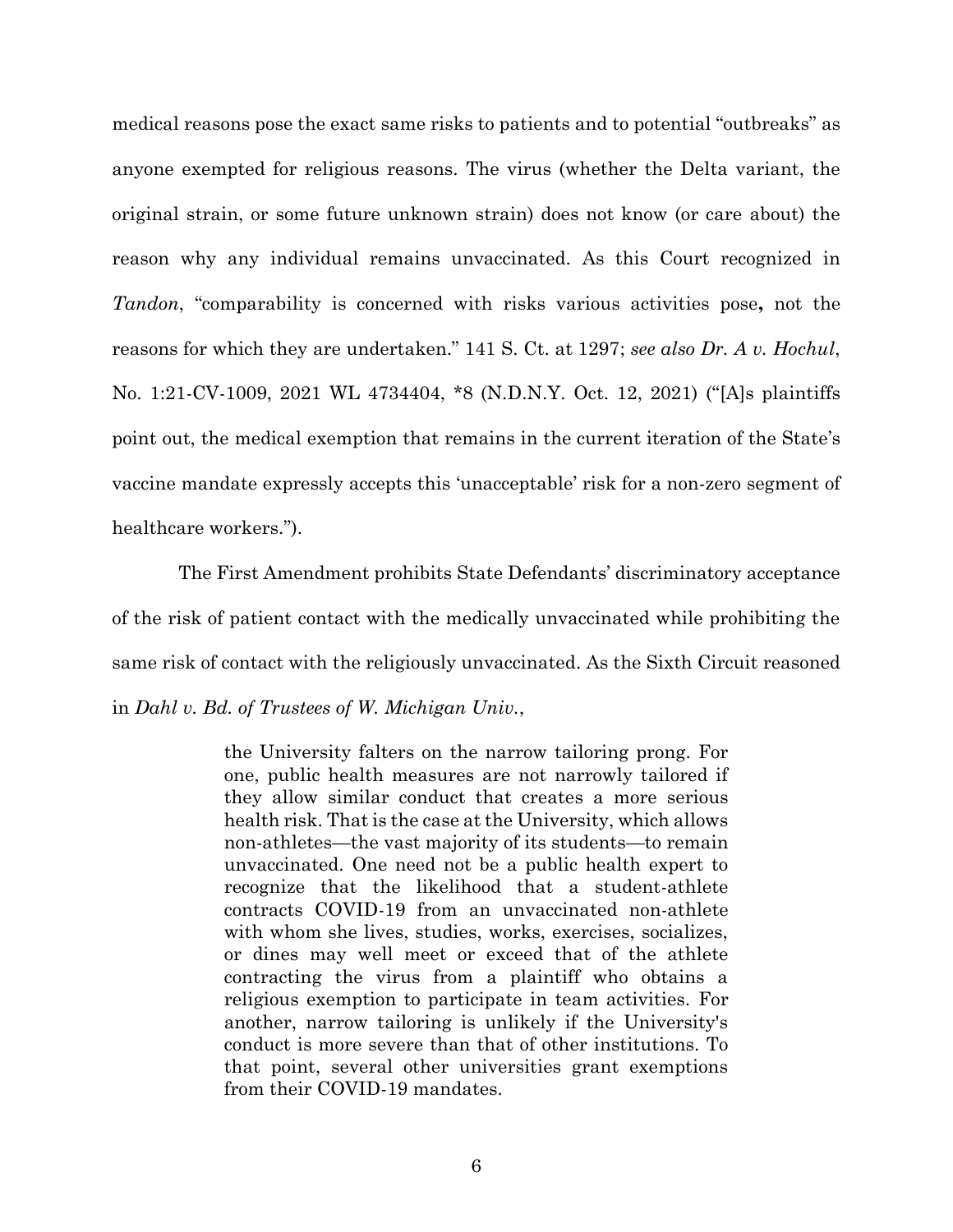No. 21-2945, 2021 WL 4618519, at \*5 (6th Cir. Oct. 7, 2021) (cleaned up). Thus, given

the identical risks purportedly posed by the unvaccinated,

the University's failure to grant religious exemptions to plaintiffs burdened their free exercise rights. The University put plaintiffs to the choice: get vaccinated or stop fully participating in intercollegiate sports. . . . By conditioning the privilege of playing sports on plaintiffs' willingness to abandon their sincere religious beliefs, the University burdened their free exercise rights.

*Id.* at \*3.

## **III. STATE DEFENDANTS HAVE IMPERMISSIBLY MADE A VALUE JUDGMENT THAT RELIGIOUS OBJECTORS ARE NOT HARMED BY HAVING THEIR SINCERELY HELD RELIGIOUS OBJECTIONS IGNORED.**

State Defendants contend that they did not make a value judgment by elevating medical exemptions over religious exemptions, but that allowing medical exemptions advances the State's health policy. (State Opp'n 24–26.) This is a patently circular argument—it is the State's discriminatory policy that Plaintiffs challenge. To be sure, the State's impermissible value judgment is evident in its proffered justification for allowing medical exemptions: "Maine includes a medical exemption to its vaccination requirements because there are certain circumstances when vaccination may cause adverse health consequences, thereby actually harming that individual." (State Opp'n 21.) In other words, Maine thinks forcing vaccination that *may* cause an adverse health consequence is *actual harm*, while forcing vaccination that *will* violate religious conscience is *not actual harm*. And Maine's vaccination statute preserving medical exemptions after removing religious exemptions reflects an even more severe value judgment—a medical exemption is allowed where forcing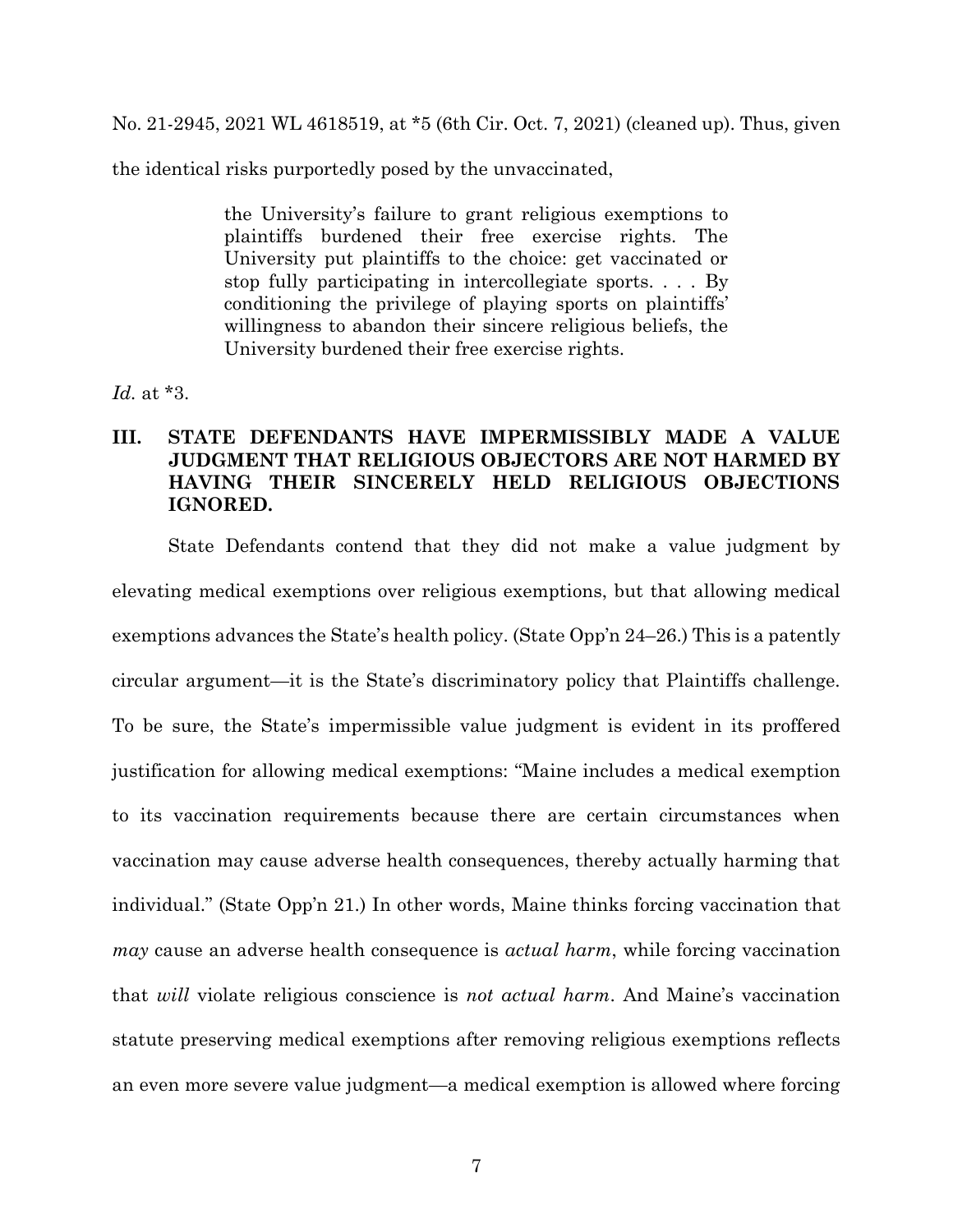vaccination "may" be merely "inadvisable." Me. Rev. Stat. Title 22, § 802.4-B.A. The removal of religious exemptions from the statute indicates Maine views forcing vaccination against conscience to be less harmful than "may[be] inadvisable."

Semantics aside, Maine's value judgment is precisely the kind of non-neutral value judgment that Justice (then Judge) Alito held to trigger strict scrutiny under the First Amendment:

> [T]he medical exemption raises concern because it indicates that the Department has made a value judgment that secular (i.e., medical) motivations for wearing a beard are important enough to overcome its general interest in uniformity but that religious motivations are not. As discussed above, when the government makes a value judgment in favor of secular motivations, but not religious motivations, the government's actions must survive heightened scrutiny.

*Fraternal Order of Police Newark Lodge No. 12 v. City of Newark*, 170 F.3d 359, 366

(3d Cir. 1999). There is no question that forcing religious adherents to violate their sincerely held beliefs inflicts spiritual harm, which under the First Amendment is *actual harm*. As this Court has held time and again, Plaintiffs "are irreparably harmed by the loss of free exercise rights for even minimal periods of time." *Tandon*, 141 S. Ct. at 1297. Indeed, "[t]here can be no question that the challenged [mandate], if enforced, will cause irreparable harm." *Roman Catholic Diocese*, 141 S. Ct. at 67. State Defendants' non-neutral value judgment that medical harm is worse than spiritual harm triggers (and fails) strict scrutiny under the First Amendment.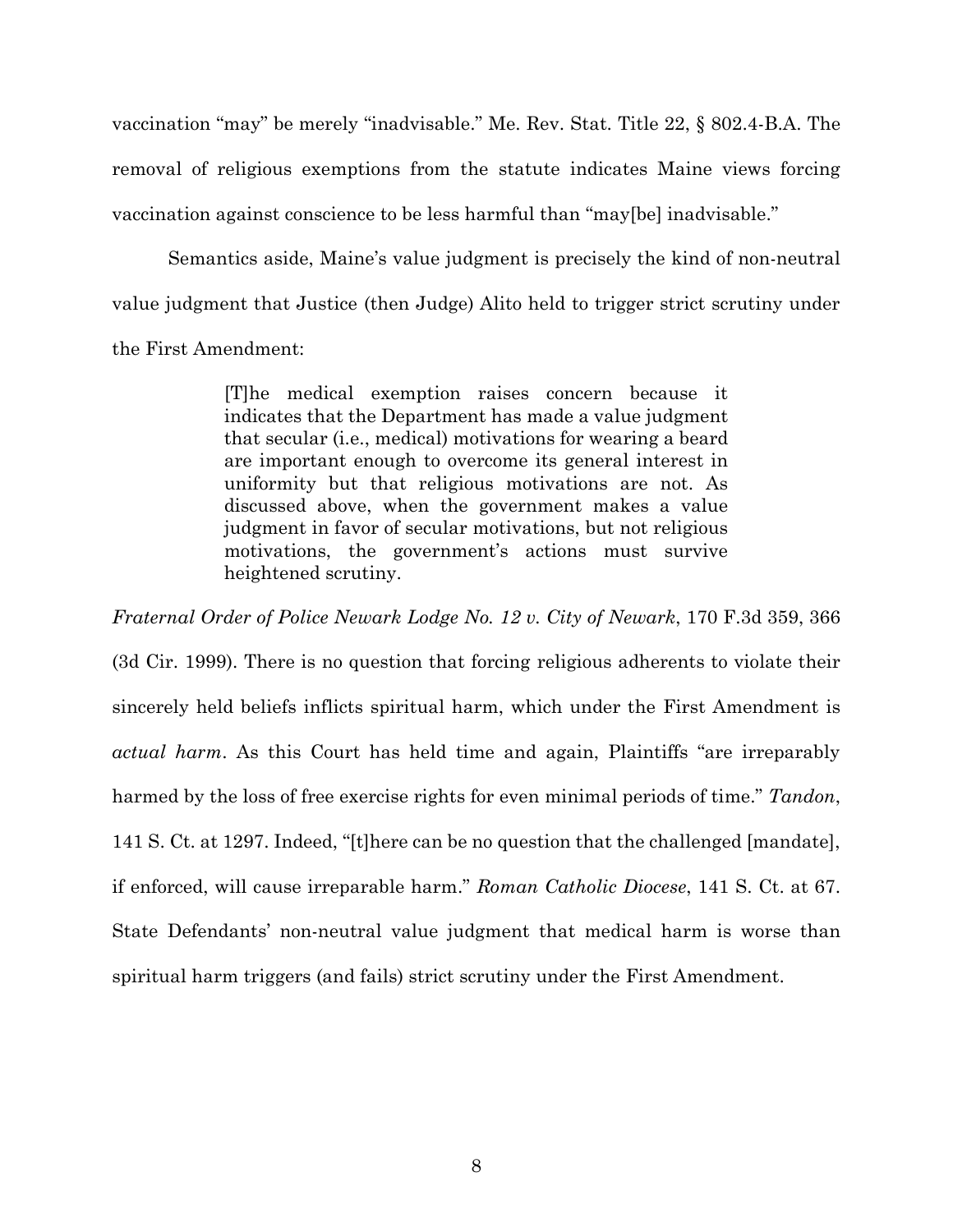### **IV. STATE DEFENDANTS FAIL TO CARRY THEIR BURDEN UNDER STRICT SCRUTINY.**

The upshot of Maine's proffered justification for enacting more restrictive policies than 47 other states is that "[t]he size of Maine's workforce is limited as compared to other States." (State Opp'n 31.) But Maine cannot simply say so. As Plaintiffs explain in their Application, it is State Defendants' burden to demonstrate why COVID-19 justifies peculiarly restrictive policies in Maine. *See Gonzales v. O Centro Espirita Beneficente Uniao do Vegetal*, 546 U.S. 418, 429 (2006); *Ashcroft v. ACLU*, 542 U.S. 656, 666 (2004). (Application 29–32.) And Maine must carry its burden with proof—merely saying so is not enough. *See McCullen v. Coakley*, 573 U.S. 464, 496 (2014). Maine fails to carry its burden.

State Defendants provide no facts, figures, or other evidence to back up their claim that Maine's healthcare workforce is too small for any policy less restrictive than universal vaccination with no religious accommodation. They do not explain how, for example, Maine's healthcare workforce and COVID-19 risks are different from Vermont's, New Hampshire's, Alaska's, or South Dakota's—or any other state's—where COVID-19 is present but religious accommodations are still available. With nothing more than unsubstantiated rationalizations, State Defendants fail strict scrutiny.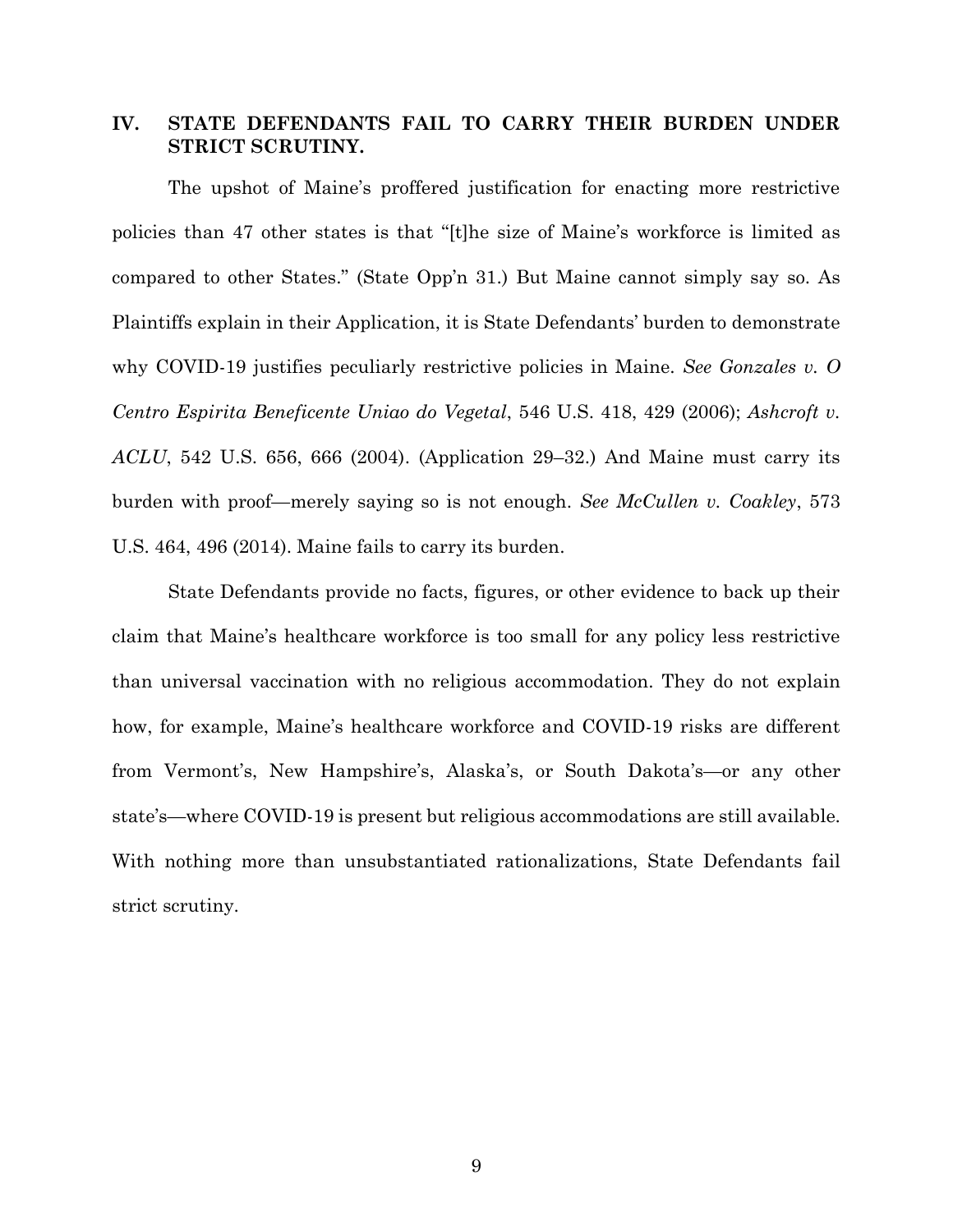## **V.** *JACOBSON* **IS INAPPOSITE BECAUSE IT DID NOT INVOLVE A FIRST AMENDMENT CHALLENGE, DID NOT INVOLVE A STATE'S ATTEMPTING TO REVOKE PROTECTIONS OF FEDERAL LAW IN VIOLATION OF THE SUPREMACY CLAUSE, AND WAS DECIDED DECADES BEFORE STRICT SCRUTINY BECAME THE GOVERNING STANDARD.**

State Defendants also contend that *Jacobson v. Massachusetts*, 197 U.S. 11 (1905), provides broad latitude for the State to mandate vaccination. (State Opp'n 26, 36.) But Plaintiffs here do not challenge vaccine mandates in general or even the Governor's authority to issue them. This case is about whether—when a mandate has been issued—the government must still follow federal protections for sincerely held religious beliefs. *Jacobson* has nothing to say on this issue.

Indeed, *Jacobson* has questionable value in any modern case. It can hardly be argued that a 1905 case with minimal progeny and a century of substantial jurisprudential developments since its holding remains the lodestar for current times. Moreover, *Jacobson* did not involve a First Amendment challenge, which in 2021 requires a specific analysis. *Jacobson* was decided twenty years before the First Amendment even applied to the States, and decades before the Supreme Court developed the current tiers of scrutiny in constitutional analysis. *See Gitlow v. New York*, 268 U.S. 652, 666 (1925) (holding, under doctrine of incorporation, that Free Speech Clause applicable as against the States); *United States v. Carolene Prods. Co.*, 304 U.S. 144, 153 n.4 (1938) (applying "exacting judicial scrutiny" in First Amendment case); *Cantwell v. Connecticut*, 310 U.S. 296, 303 (1940) (incorporating Free Exercise Clause); *Everson v. Bd. of Educ. of Ewing Tp.*, 330 U.S. 1, 16 (1947) (incorporating Establishment Clause); *Sweezy v. New Hampshire*, 354 U.S. 234, 65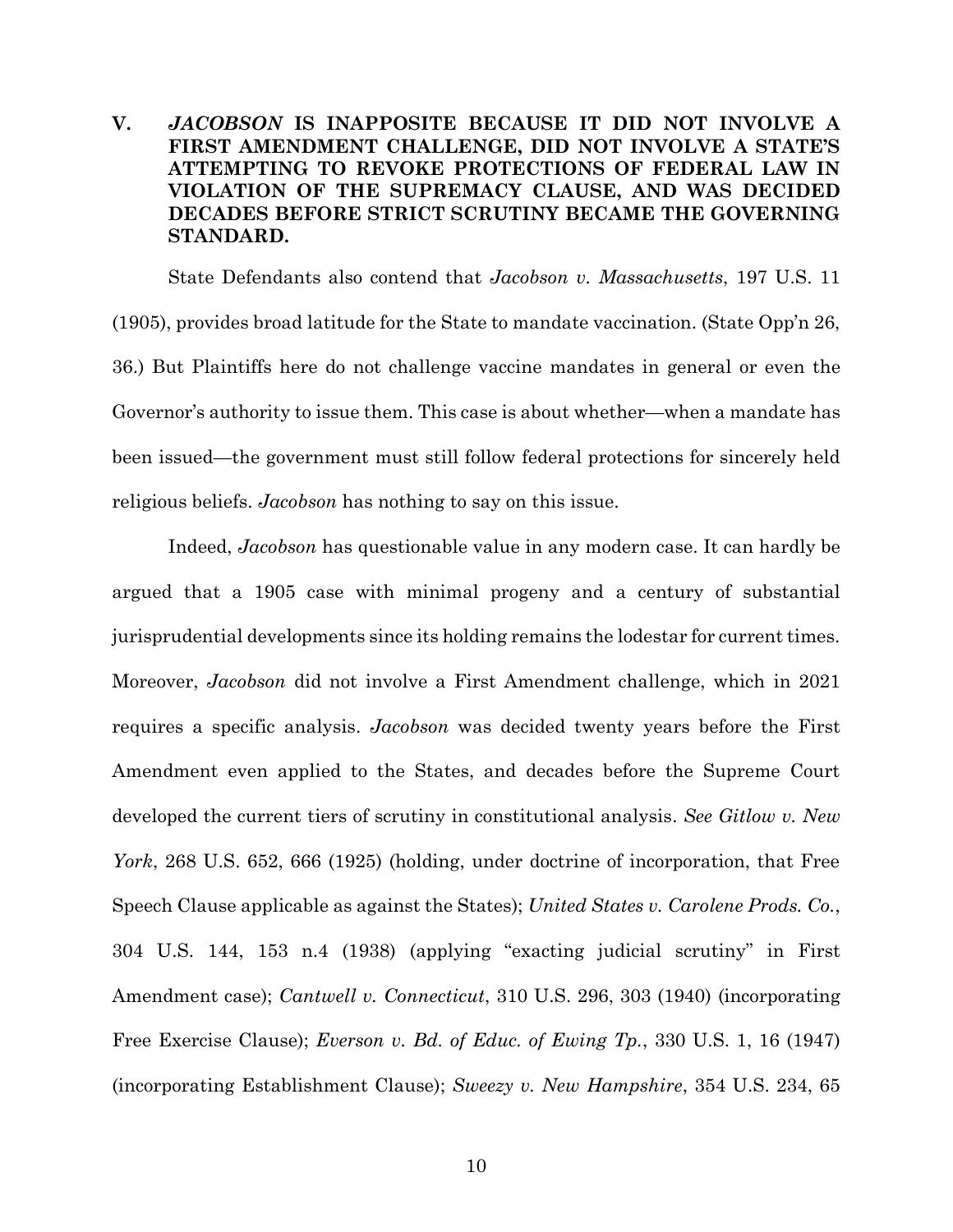(1957) (Frankfurter, J., concurring) (considering "compelling interest"); *Sherbert v. Verner*, 374 U.S. 398 (1963) (applying strict scrutiny).

Thus, this Court squarely rejected *Jacobson* as a justification for the government's deprivation of constitutional rights during *this* pandemic. As Justice Gorsuch pointed out in *Roman Catholic Diocese*, "*Jacobson* hardly supports cutting the Constitution loose during a pandemic. That decision involved an entirely different mode of analysis [and] an entirely different right." 141 S. Ct. at 70 (Gorsuch, J., concurring). To be sure,

> *Jacobson* didn't seek to depart from normal legal rules during a pandemic, and it supplies no precedent for doing so. Instead, *Jacobson* applied what would become the traditional legal test associated with the right at issue exactly what the Court does today. Here, that means strict scrutiny: The First Amendment traditionally requires a State to treat religious exercises at least as well as comparable secular activities unless it can meet the demands of strict scrutiny—showing it has employed the most narrowly tailored means available to satisfy a compelling state interest.

*Id.* Furthermore, "[e]ven if judges may impose emergency restrictions on rights that some have found hiding in the Constitution's penumbras, it does not follow that the same fate should befall the textually explicit right to religious exercise." *Id.* at 70–71.

The Governor's Vaccine Mandate purports to repeal the First Amendment's and Title VII's textual protections of religious liberty for healthcare workers in Maine, and then "regulates [and] prohibits conduct because it is undertaken for religious reasons," *Lukumi*, 508 U.S. at 532, while exempting the same conduct undertaken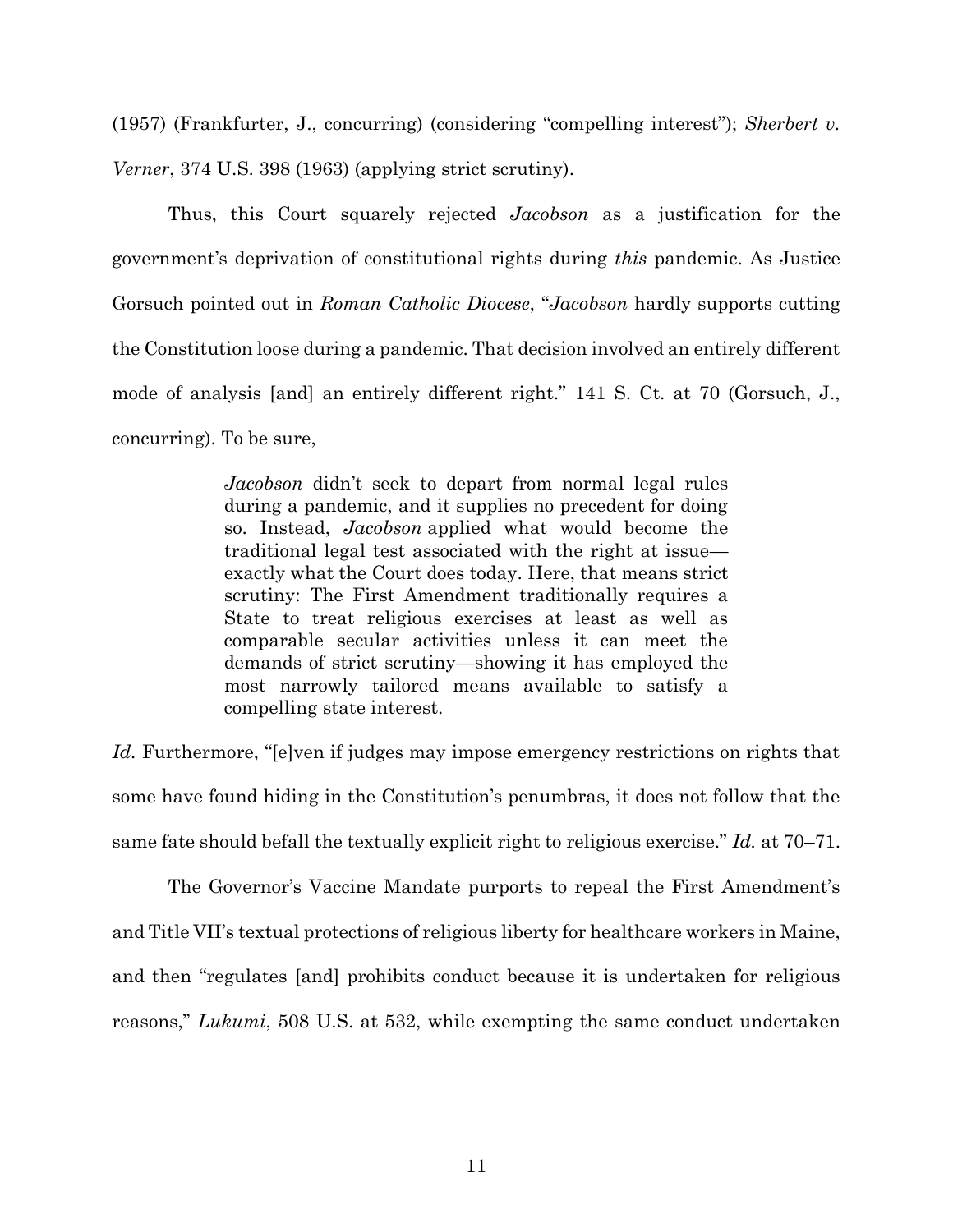for nonreligious reasons. *Jacobson* does not protect Maine's discriminatory mandate from strict scrutiny under the First Amendment, which it cannot pass.

## **VI. EMPLOYER DEFENDANTS ESSENTIALLY CONCEDE THAT STATE DEFENDANTS' COVID-19 VACCINE MANDATE REQUIRES A VIOLATION OF TITLE VII.**

Employer Defendants (Respondents) contend they cannot provide reasonable accommodations to Plaintiffs because doing so would cause them to violate State law—*i.e.*, the Governor's COVID-19 Vaccine Mandate. (Provider Opp'n 7.) This contention admits that the State's mandate is inconsistent with and thus preempted by the plain language of Title VII:

> Nothing in this subchapter shall be deemed to exempt or relieve any person from any liability, duty, penalty, or punishment provided by any present or future law of any State or political subdivision of a State, other than any such law which purports to require or permit the doing of any act which would be an unlawful employment practice under this subchapter.

42 U.S.C. § 2000e-7. Thus, because Maine's revocation of religious exemptions through rulemaking and the Governor's Vaccine Mandate "purport[] to require . . . unlawful employment practice" by abolishing the religious accommodation procedure provided in Title VII, *see* 42 U.S.C. §2000e-2(a), the vaccine mandate is superseded and preempted by Title VII.

First, Employer Defendants can find no refuge in the argument that doing what Title VII requires would be an undue hardship because it would cause a violation of state law. A simple hypothetical demonstrates the absurdity of the argument: Suppose Maine passed a law (or the Governor issued an Executive Order) stating, "Maine no longer permits Christians and Muslims to engage in any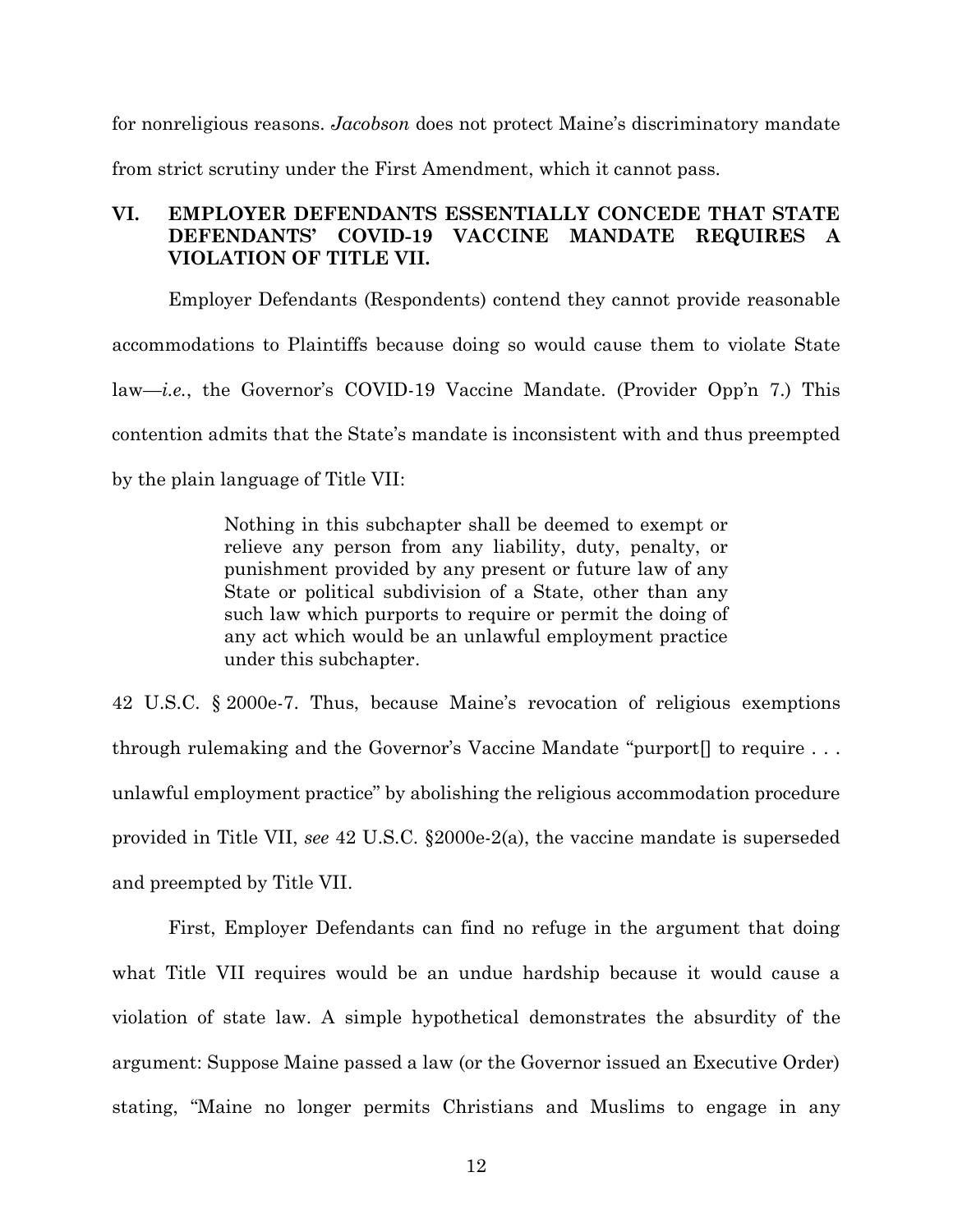healthcare profession." Title VII would still prohibit Employer Defendants from discriminating against Christians and Muslims in hiring and firing, even if sanctioned by the state law. But this is precisely the kind of religious discrimination Employer Defendants defend, albeit on narrower terms: "Maine no longer permits Christians and Muslims [with religious objections to abortion-connected vaccines] to engage in any healthcare profession at covered facilities." Title VII plainly prohibits any such religious discrimination, and a state's patently unconstitutional policy mandating violation of Title VII does not exempt a private employer from Title VII's requirements. *See, e.g.*, *Guardians Ass'n v. Civil Serv. Comm.*, 630 F.2d 79, 104–105 (2d Cir. 1980) ("Nor can the City justify the use of rank-ordering by reliance on what it contends are requirements of state law. *Title VII explicitly relieves employers from any duty to observe a state hiring provision which purports to require or permit any discriminatory employment practice*." (emphasis added) (cleaned up)).

Second, the Vaccine Mandate necessarily abolishes the entire "interactive process" of "bilateral cooperation" and "meaningful dialogue" required by Title VII between employers and employees seeking religious accommodation. *Thomas v. National Ass'n of Letter Carriers*, 225 F.3d 1149, 1155 (10th Cir. 2000); *Ansonia Bd. of Educ.* v. *Philbrook,* 479 U.S. 60, 69 (1986); *EEOC* v. *Chevron Phillips Chem. Co.*, 570 F.3d 606, 621 (5th Cir. 2009). As illuminated by the EEOC's guidance—updated this week—"the employer should ordinarily assume that an employee's request for religious accommodation is based on a sincerely held religious belief," and "should thoroughly consider all possible reasonable accommodations." EEOC, *What You*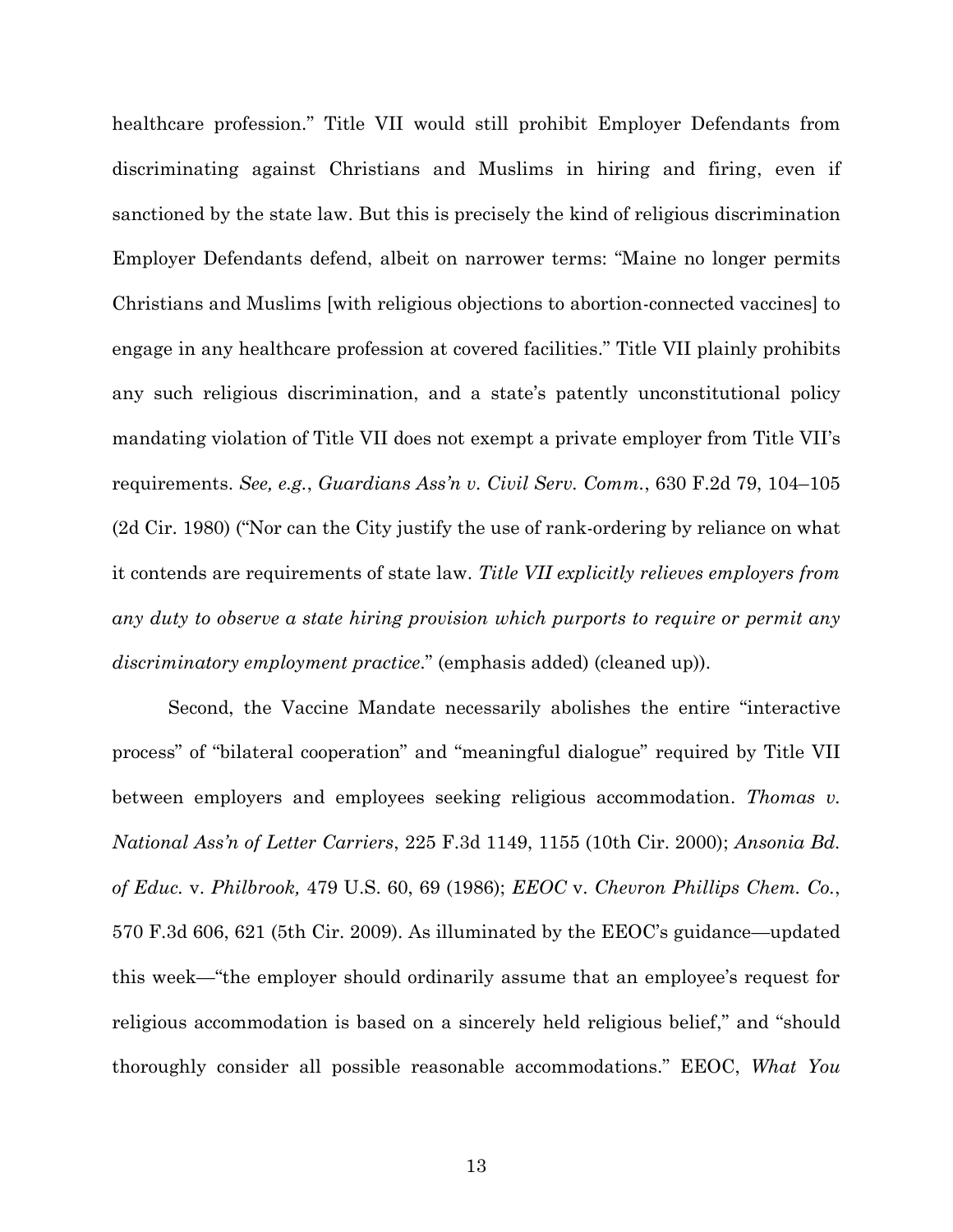*Should Know About COVID-19 and the ADA, the Rehabilitation Act, and Other EEO Laws*, at K.12, https://www.eeoc.gov/wysk/what-you-should-know-about-covid-19 and-ada-rehabilitation-act-and-other-eeo-laws (updated Oct. 25, 2021). Reasonable accommodations suggested by the EEOC include masking, distancing, modifying shifts, and periodic testing. *Id.* at K.2. The process also requires an employer "to assess undue hardship by considering the particular facts of each situation and . . . demonstrate how much cost or disruption the employee's proposed accommodation would involve," without "rely[ing] on speculative hardships . . . but, rather . . . on objective information." *Id.* at L.3. The Governor's Vaccine Mandate purports to prohibit the entire process for all religious objectors, precluding any individualized determinations—even for employers that want to provide accommodations. This irresolvable conflict forecloses any argument that the Governor's mandate can coexist with Title VII.

## **VII. TITLE VII PERMITS INJUNCTIVE RELIEF WHERE, AS HERE, POST-JUDGMENT RELIEF PROVIDES AN INSUFFICIENT REMEDY.**

Employer Defendants also contend that post-judgment relief is a sufficient remedy for their decision to terminate all Plaintiffs this coming Friday (*in two days*). (Provider Opp'n 8–9.) Sometimes, however, post-judgment relief is inadequate even in the Title VII context. *Sheehan v. Purolator Courier Corp.*, 676 F.2d 877, 884 (2d Cir. 1981). Specifically, "the effect on the complainant of several months without work or working in humiliating or otherwise intolerable circumstances will constitute harm that cannot adequately be remedied by a later award of damages." *Id*. Here, Employer Defendants, working in tandem with State Defendants, are not only saying